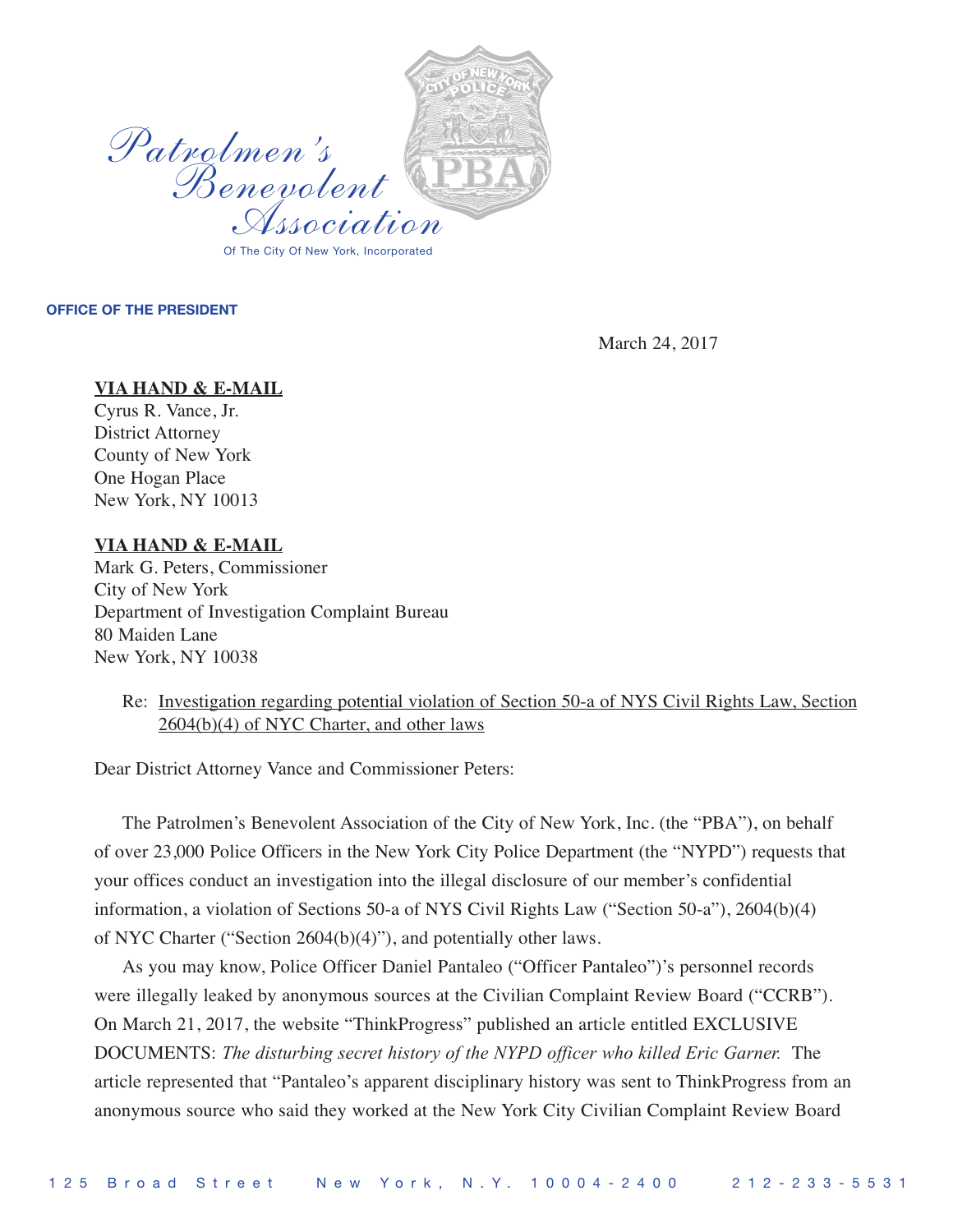(CCRB)  $\ldots$ ." <sup>1</sup> This leak of police personnel records is a violation of Section 50-a, Section 2604(b)(4), and potentially other laws.

Simply, the release of police personnel records in such a manner by the CCRB is prohibited and illegal.

Section 50-a mandates that:

**All personnel records used to evaluate performance toward continued employment or promotion, under the control of any police agency or department of the state or any political subdivision thereof including authorities or agencies maintaining police forces of individuals defined as police officers . . . shall be considered confidential and not subject to inspection or review without the express written consent of such police officer, firefighter, firefighter/paramedic, correction officer or peace officer within the department of corrections and community supervision or probation department except as may be mandated by lawful court order.**

Furthermore, Section 2604(b)(4) prohibits disclosure by any public servant of confidential information: "[n]o public servant shall disclose any confidential information concerning the property, affairs or government of the city which is obtained as a result of the official duties of such public servant and which is not otherwise available to the public . . . ."

Moreover, the Memorandum of Understanding ("MOU") between the CCRB and the NYPD clearly establishes that "[d]ocuments provided to the CCRB by NYPD or created by CCRB pursuant to this MOU that are by law police personnel records are therefore confidential pursuant to NYS Civil Rights Law §50-a. Such documents are also confidential information pursuant to NYC Charter  $§ 2604(b)(4)."$ <sup>2</sup>

Officer Pantaleo's personnel records are confidential, and were "obtained as a result of the official duties" of the CCRB. In addition, these records were not publicly available. As such, the CCRB was prohibited from disseminating the personnel records to ThinkProgress, a violation of Section 50-a, Section 2604(b)(4), and potentially other laws. Pursuant to Section 2606(c) of NYC Charter, "[a]ny person who violates section twenty-six hundred four or twenty-six hundred five of this chapter shall be guilty of a misdemeanor and, on conviction thereof, shall forfeit his or her public office or employment."

Police Commissioner James O'Neill is reported to have said, "The leak was inappropriate." 3 Larry Byrne, NYPD's Deputy Commissioner, Legal Matter, has been quoted as saying regarding the alleged CCRB leak of Pantaleo records: "The leak was totally improper. It was illegal. It needs to

<sup>1</sup> https://thinkprogress.org/daniel-pantaleo-records-75833e6168f3#.637z09t2j

<sup>2</sup> Memorandum of Understanding https://www1.nyc.gov/assets/ccrb/downloads/pdf/about\_pdf/apu\_mou.pdf at 4

<sup>3</sup> www.nydailynews.com/new-york/nypd-hunt-ccrb-worker-leaked-info-eric-garner-article-1.3006203